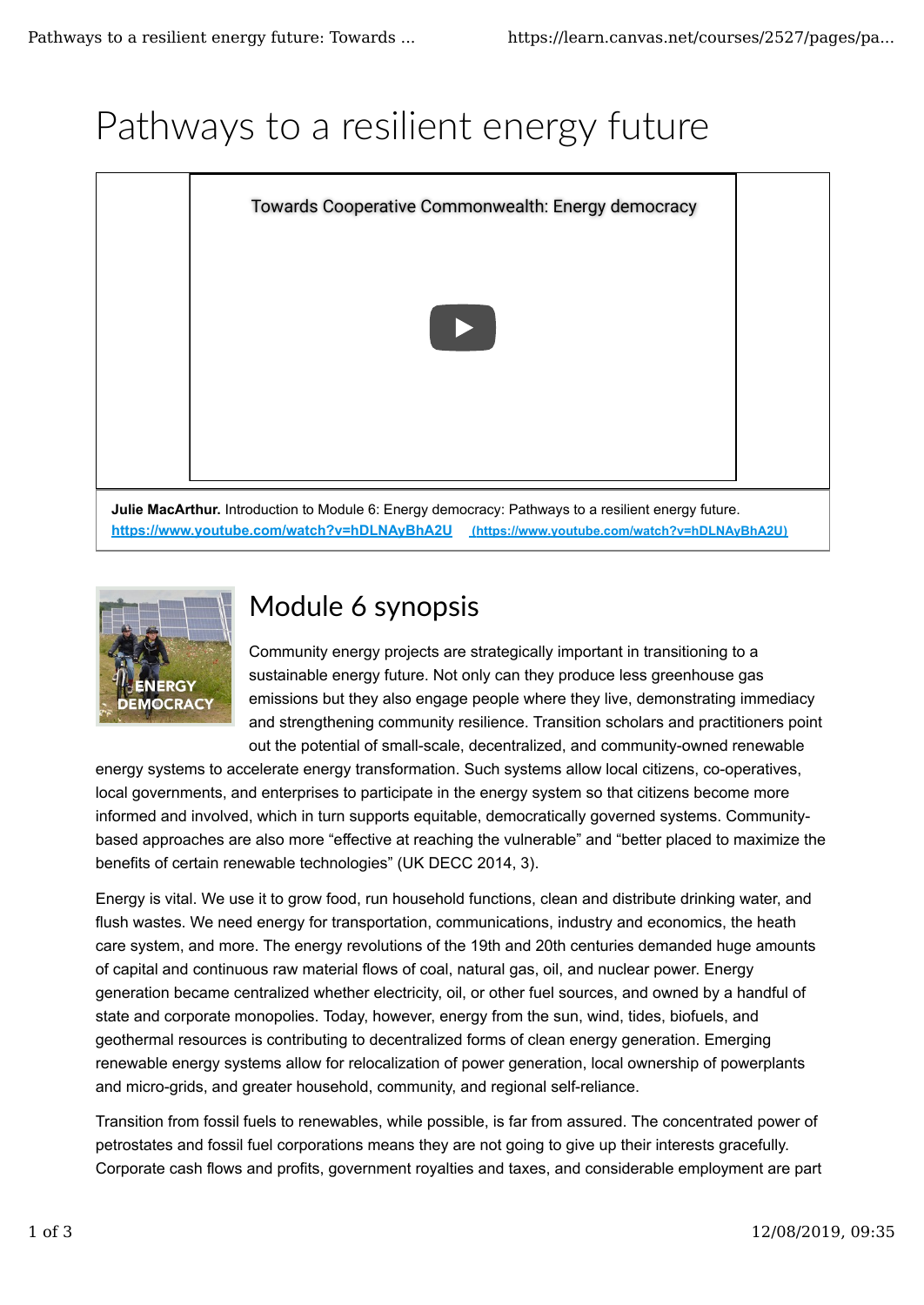of a complex global web of fossil fuel exploration, extraction, refining, sales, and intricate pipeline and shipping distribution networks. Rich and powerful corporate and political interests continue to block rapid decarbonizing. Still others are embracing renewables as a means to maintain control of their economic self-interest. These new corporate-owned renewables can make it hard for smaller community-based energy projects because they

- propose a few large centralized corporate renewable energy projects, instead of many small dispersed community ones, to quickly meet international renewables targets by 2030.
- oppose government incentives and price guarantees for community solar electricity.
- use formal and informal rules to block bonuses for transmission efficiencies or carbon savings by community electricity generators.
- resist government financial support for community energy, such as start-up capital.

Change is coming, but whether recent trends in government policy commitments will open up real possibilities for grassroots democratic community renewable energy systems is less clear. Criticism and resistance to the status quo is growing across the globe, but every step to decarbonize is being resisted, leading to policy stasis and policy reversals.

In this module we will study the promise of alternatives and the obstacles community energy actors are facing. Alternatives, as suggested by groups like the Solutions Project and Greenpeace, include strategies for transition to 100% renewables via massive infrastructural upgrades, greater energy efficiency, widespread distributed renewable generation and a shift to electrified transport and building systems. Such solutions are feasible because costs for wind and solar technologies are plummeting. Geothermal, tidal, heat-recovery, and waste-fed energy systems are advancing. And policy supports for energy efficiency and alternatives have spurred clean energy innovation, particularly in Europe, enabling community and municipal actors to play a central ownership role.

Yet, while many renewable energy technologies are amenable to ownership that is distributed, localized, and democratic, this is not the only path that clean technologies can take. As we noted, many large and small energy corporations are trying to dominate the renewables field as well, in ways that undermine grassroots democracy. Energy democracy is a choice that must often be fought for, with efforts to resist, reclaim, and restructure energy systems. Indeed, the energy transition challenge is as much or more socio-political than technological.

In Module 1, we learned that it took eleven months before most people were reconnected to the grid in Puerto Rico following Hurricane Maria. In these months, the only electricity available to many rural and remote area households and businesses was generated by renewable energy. Such disasters and storms underscore a dangerous weakness in centralized long distance energy distribution systems. While experts build some resilience of supply in large centralized systems, our concern is to refocus resilience in the electrical system to meet basic needs in a crisis, because communities rely on electricity for life's essentials. Concerned with community resilience, the people we meet in this module are exploring decentralized, distributed, and democratic control of renewable energy and energy conservation efforts.

This module introduces a number of examples of community and regional-level actors creating clean energy projects and conserving energy. Local governments, for example, have become advocates and partners with community associations and non-profits. Combining co-operative and public ownership they are establishing local/regional renewable energy generation and distribution projects. Likewise, grassroots innovations (niche-scale advances) in renewable energy generation and local investment, together with supportive state policies, are engaging new actors, advancing energy literacy, fostering jobs